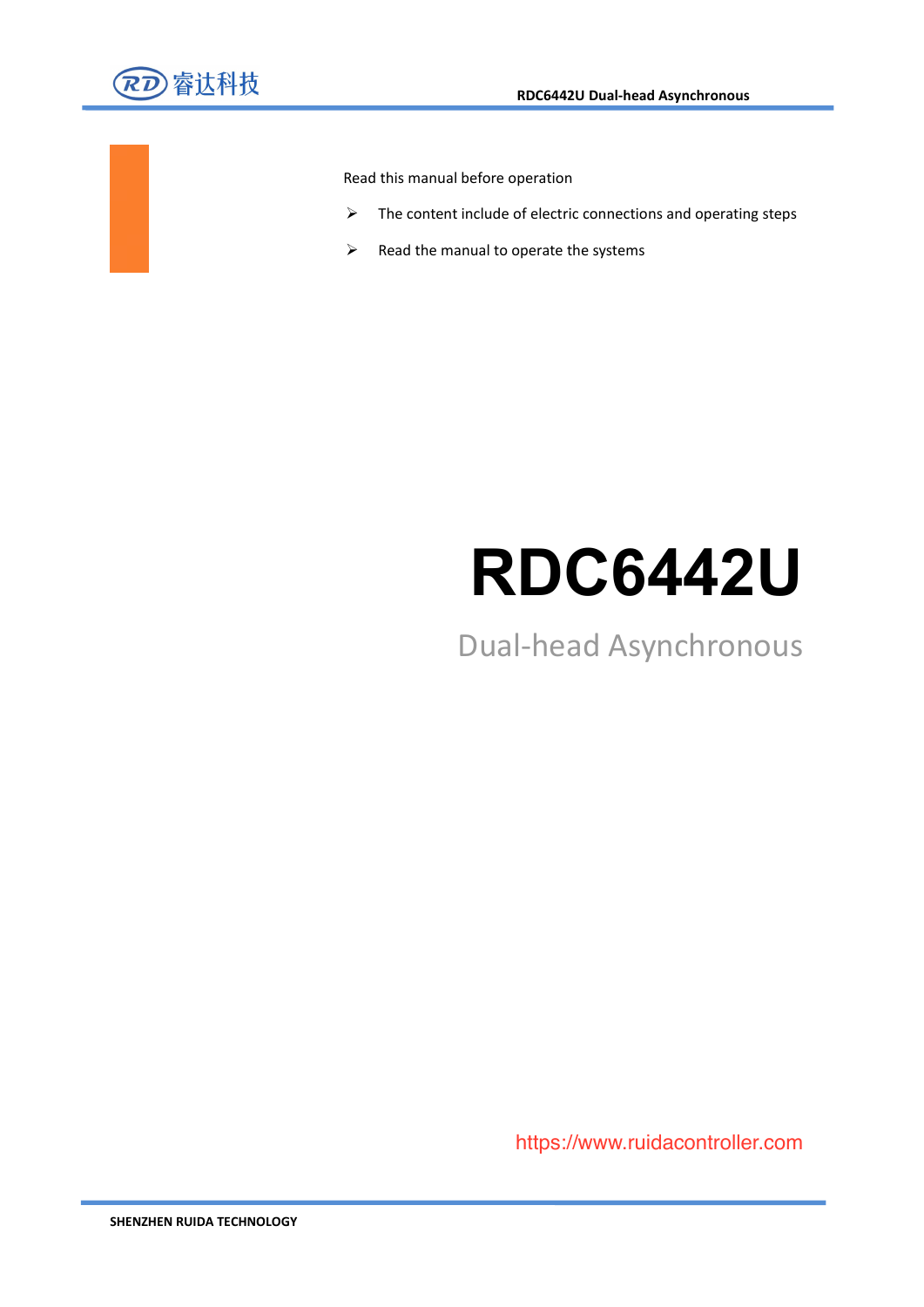

# **COPYRIGHT**

All rights reserved.You may not reproduce, transmit, store in a retrieval system or adapt thispublication, in any form or by any means, without the prior written permissionof RuiDa, except as allowed under applicable copyright laws. We have identifiedwords that we consider as trademarks. Neither the presence or absence oftrademark identifications affects the legal status of any trademarks.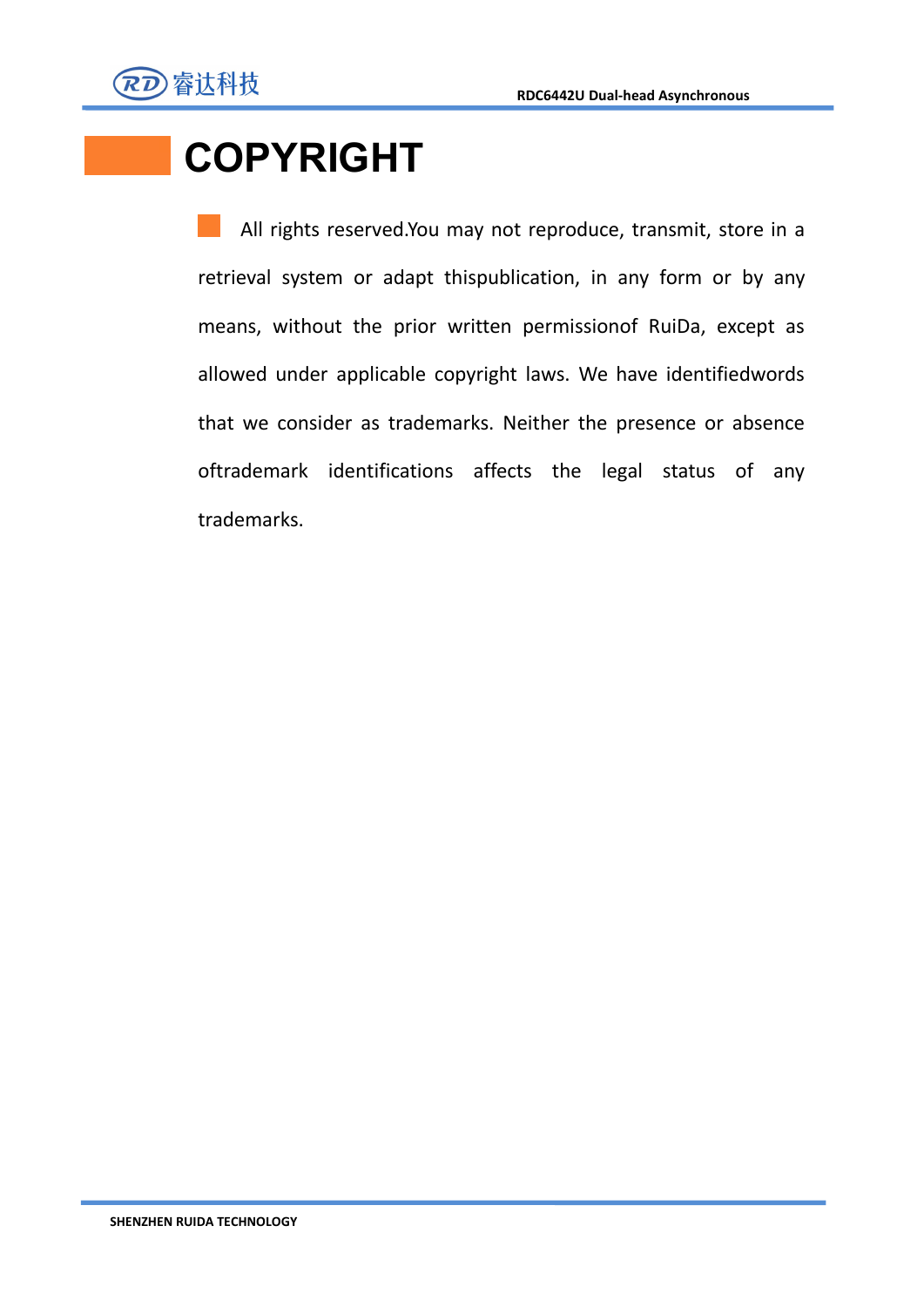

# **CERTIFICATION DECLARATION**

## **CE CE**

The product has been certified by the CE (Commutate European) safety certification. It has passed the corresponding conformity assessment procedure and the manufacturer's declaration of conformity, in accordance with the relevant EU directive.

## **ROHS**

This product has been certified by EU legislation (Restriction of Hazardous Substances) Safety certification; comply with relevant EU environmental regulations.



This product has been certified by the Federal Communications Commission for safety, Comply with us electronic safety regulations.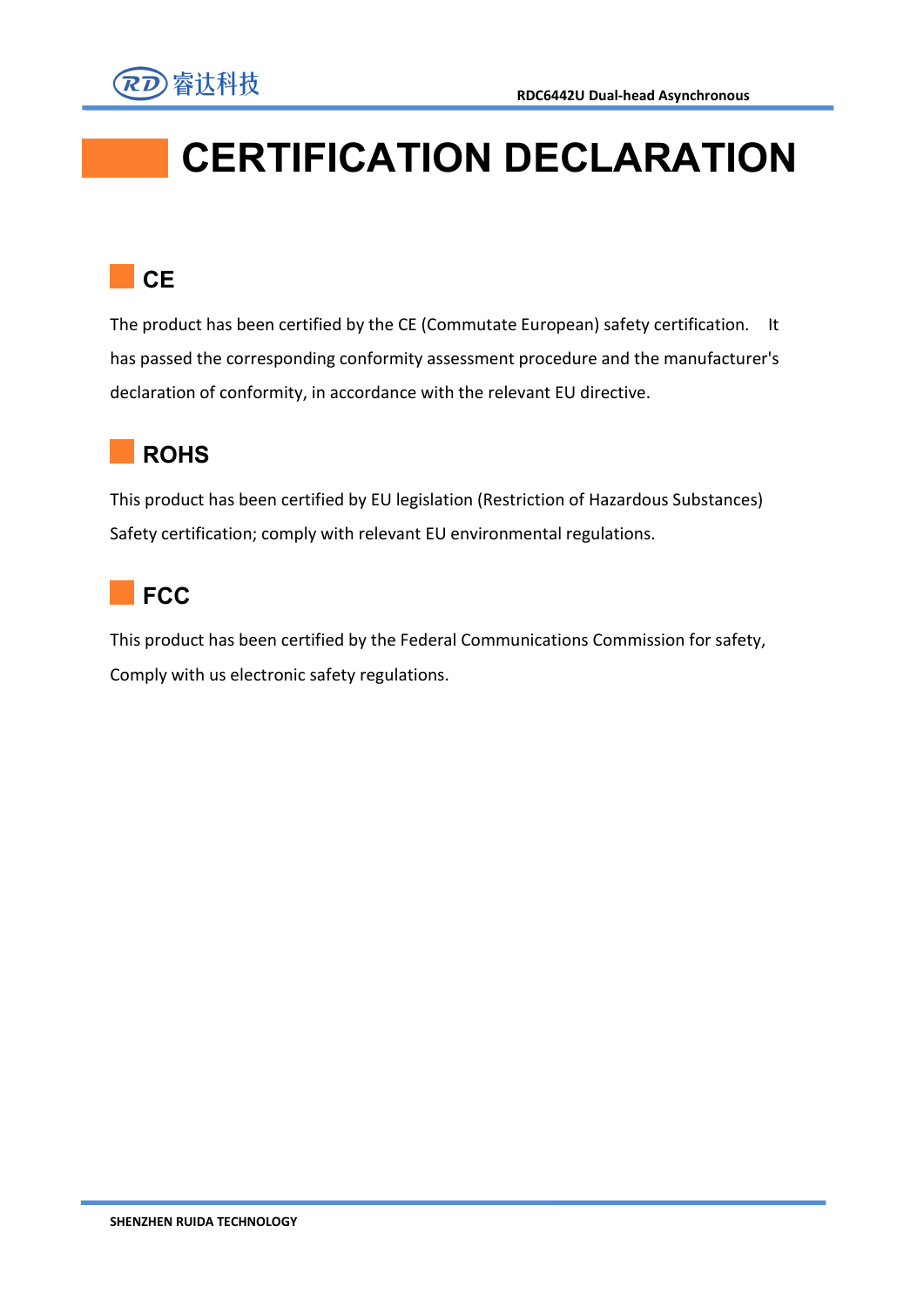

# **SAFETY INFORMATION**

When using this system, please make sure the operation is correct and the usage is safe. Some signs or text will be used to remind you to pay attention to the dangerous matters and some important information.



#### **Dangerous**:

Indicates a serious danger. In the process of use, if the operation is improper or the way of use is wrong, it may cause serious injury or even death to the user. Please do not operate it easily until you have made sure that the operation method is correct and the way of use is correct.



#### **Warning**:

Danger.n the process of use, if the operation is improper or the use is wrong, which may lead to the injury of the personnel, please do not operate the personnel and related personnel easily, until ensure the correct operation method and use method is correct before use.



#### **Cautious**:

Represents the potential risk of the product. In the process of use, if the use method is wrong or improper operation, it may cause damage to the product or some parts. Please do not use it until you have made sure that the operation method is correct and the usage is correct.



#### **Important**:

Represents important information to be paid attention to during the use of the product.Please do not ignore this information, this information will provide effective operational help.



This sign indicates laser radiation, which is usually posted on products with laser output. Please be careful with laser and pay attention to safety when using this kind of equipment.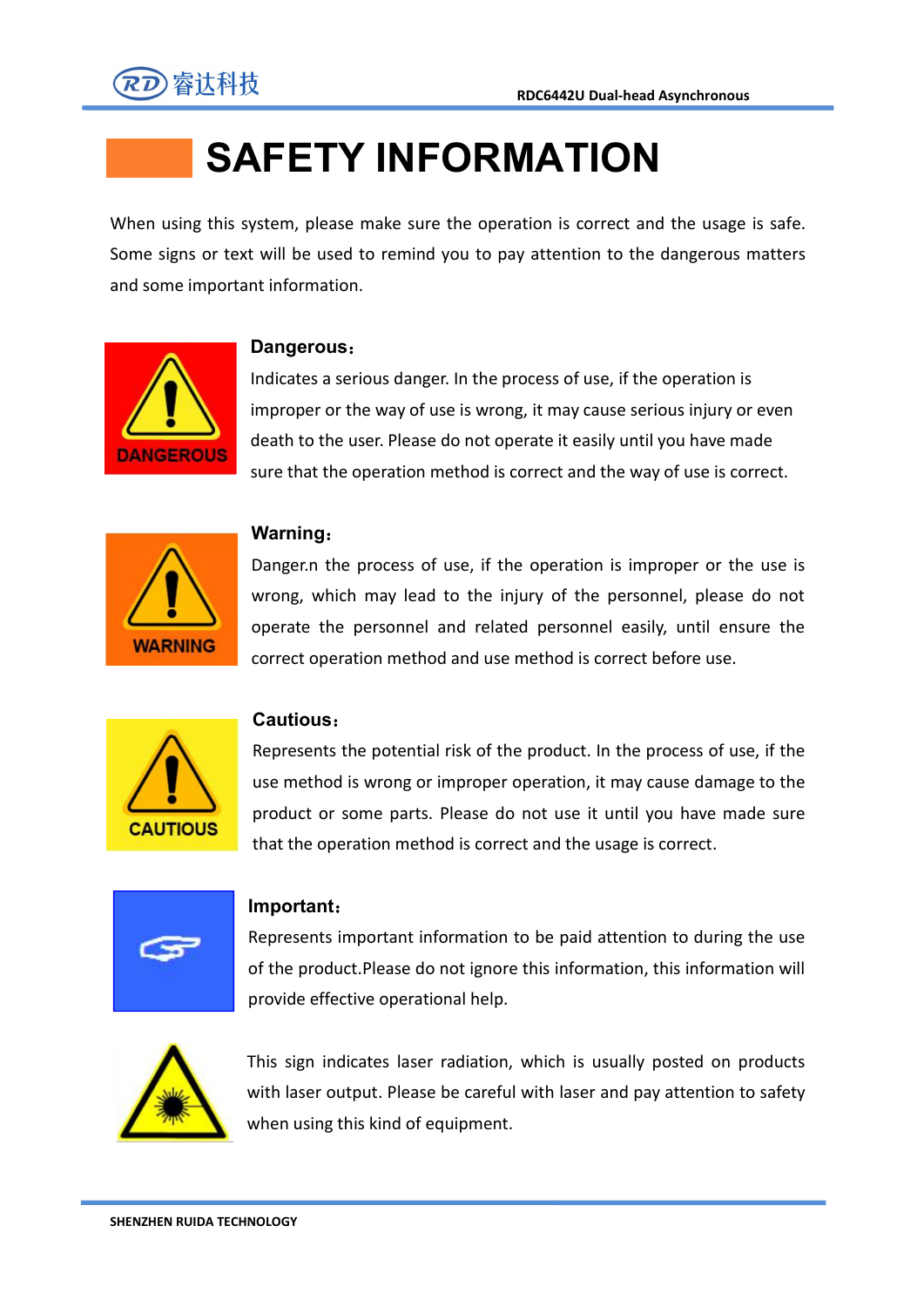

## **Sign in**、**Devanning**、**Examine cargo**

The product itself with plastic or metal shell, can protect the external electrical components from damage. The products are packed in foam bags and anti-static bags. If there is any external damage to the package, check the equipment and notify the carrier and carrier in writing of the damage.



#### **Inportant:**

After receiving the product, please check whether the outer package is intact, check whether the product is complete after unpacking and whether all parts are intact. If any damage is found, please contact ruida immediately.

Remove all cargo from package and keep packing material and wiring parts. Please take care of the safety of the goods when unpacking them.After taking out the goods, please check whether the parts are complete and intact. If any missing parts or damaged parts are found, please contact ruida technology immediately.Do not install or debug the equipment if any obvious damage is found.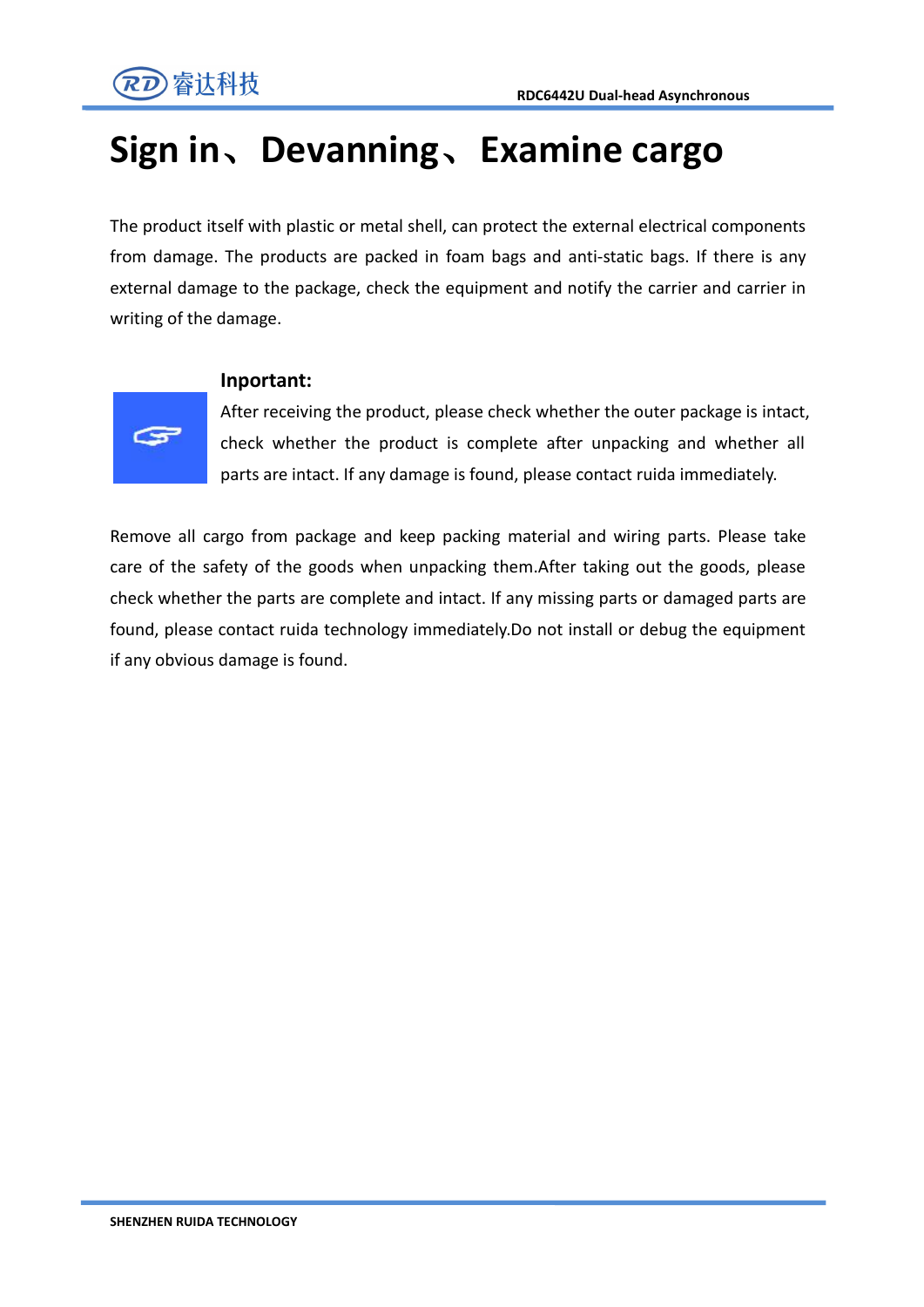

# **Contents**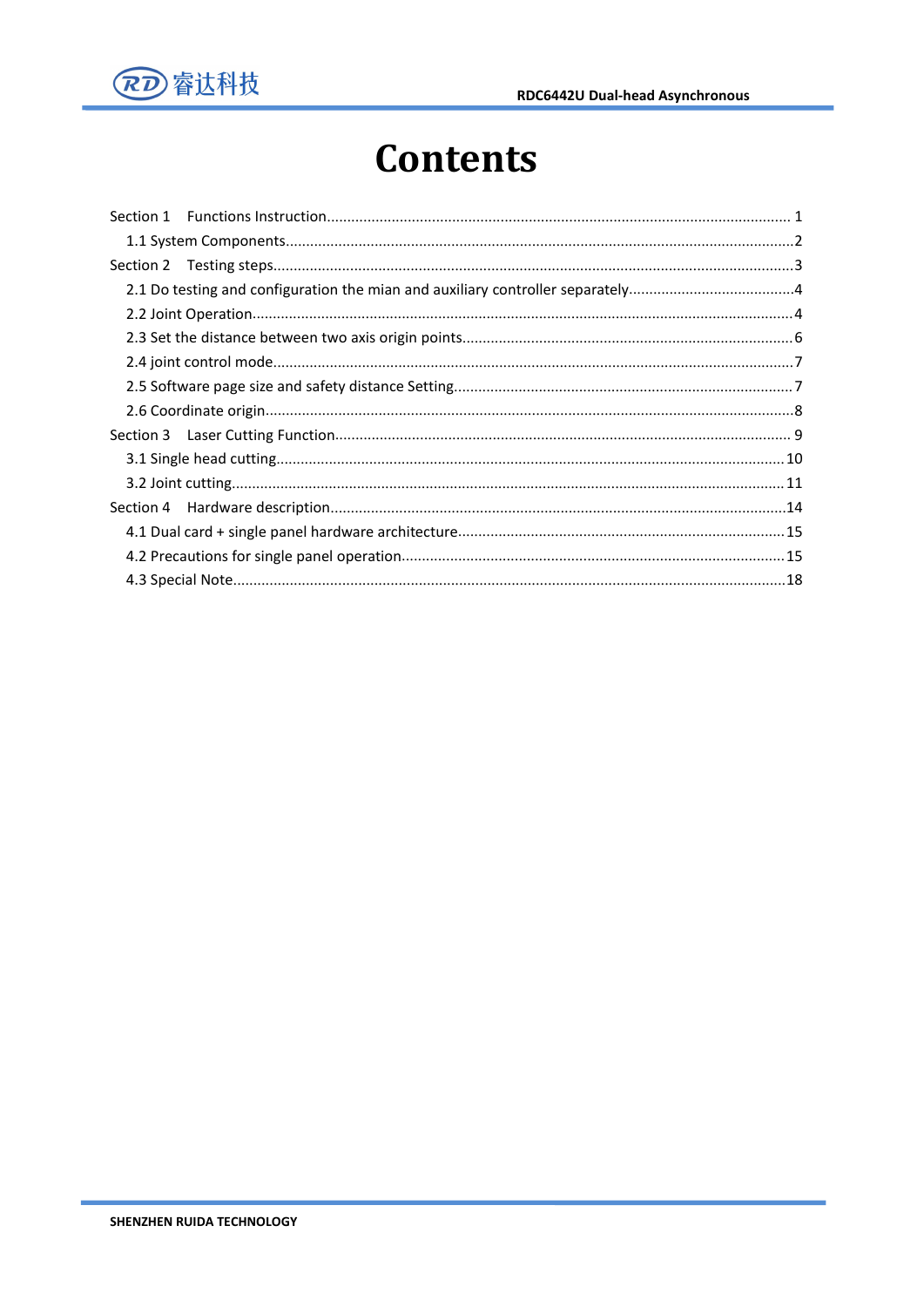

# <span id="page-6-0"></span>**Section 1 Functions Instruction**

# **CONTENTS:**

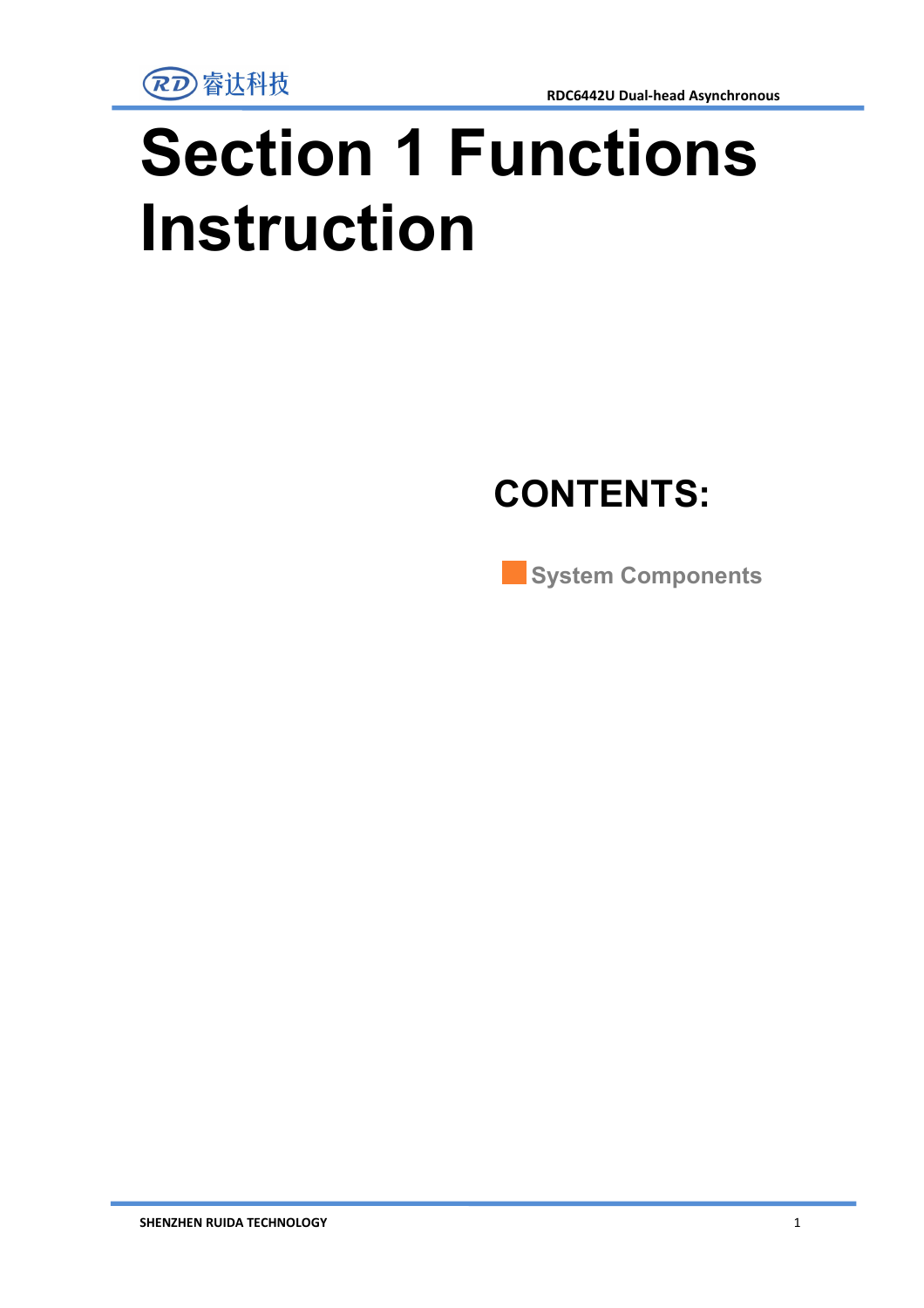

## **1.1 System Components**

The dual-head asynchronous laser cutting machine is composed of two independent XY platform systems. The cutting data is distributed through the computer software and the systems communicate with each other to realize the double-head synchronous start

and asynchronous cutting on the common work area.<br>Each XY platform system includes independent XY transmission and corresponding controller, each of which controls the work of one laser head. In terms of system implementation, In the system implementation, we divide the two sets of controllers into the main controller and the auxiliary controller. The dual-head asynchronous work needs to be started from the main controller.

Dual-head asynchronous can adopt double beam or double cantilever mechanical structure. User must be switched the configuration for the controller and the software according to different mechanical structures, the controller and software interface.

Regarding dual-headed asynchronous, the following points need attention:

1 Laser head 1 controlled by main controller, laser head 2 controlled byauxiliary controller

2 In the double cantilever structure: the left is the laser head 1, and the right is the laser head 2, and laser heads 1, 2 mechanical origins are also in the upper left / upper right, or all at the the lower left / lower right

In the double beam structure: the laser head 1 is below and the laser head 2 is above,and laser head 1, 2 mechanical origins are also at the bottom left / upper left, or all at the bottom / upper

3 Joint processing is started by the main controller.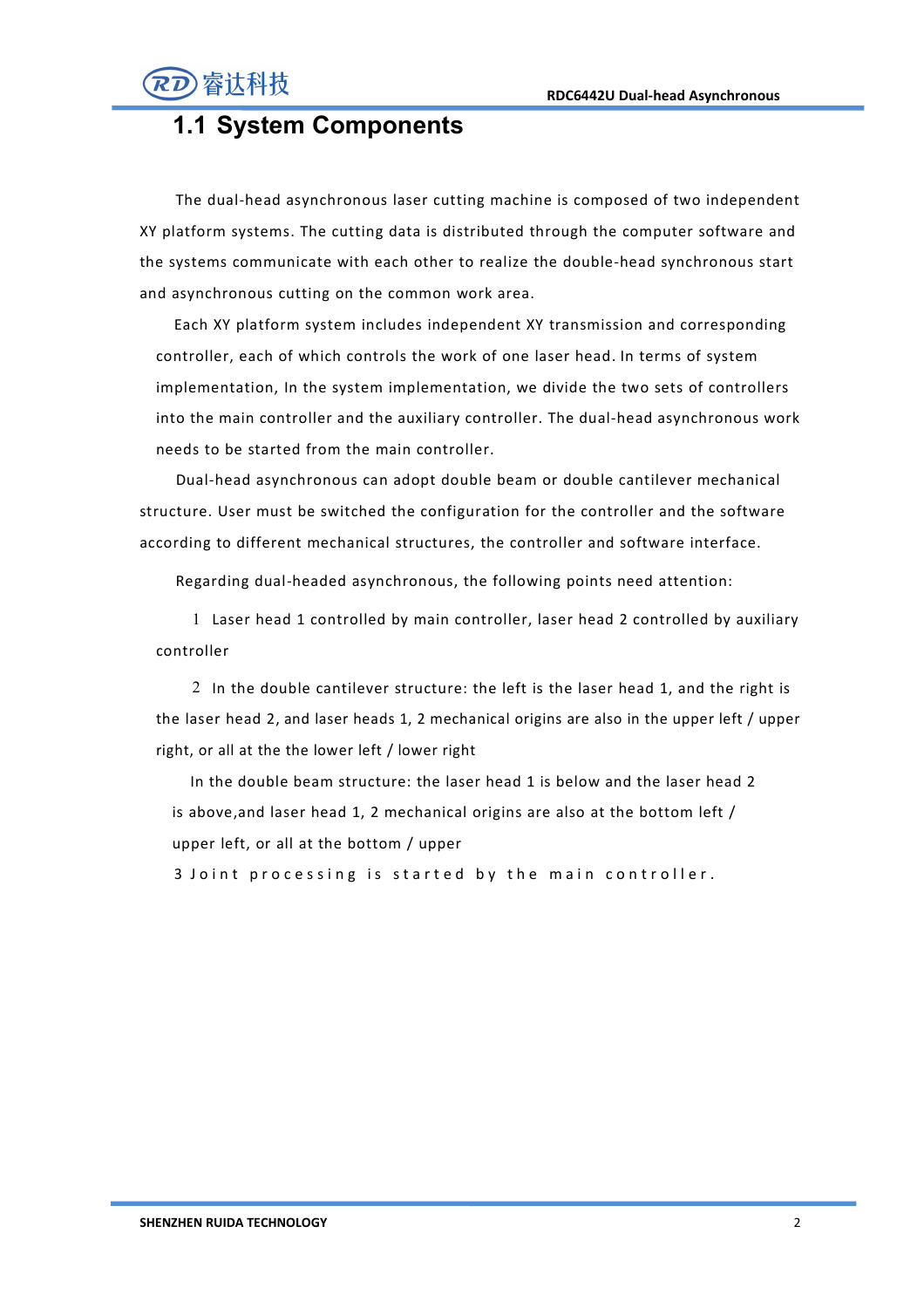

# <span id="page-8-0"></span>**Section 2 Testing steps**



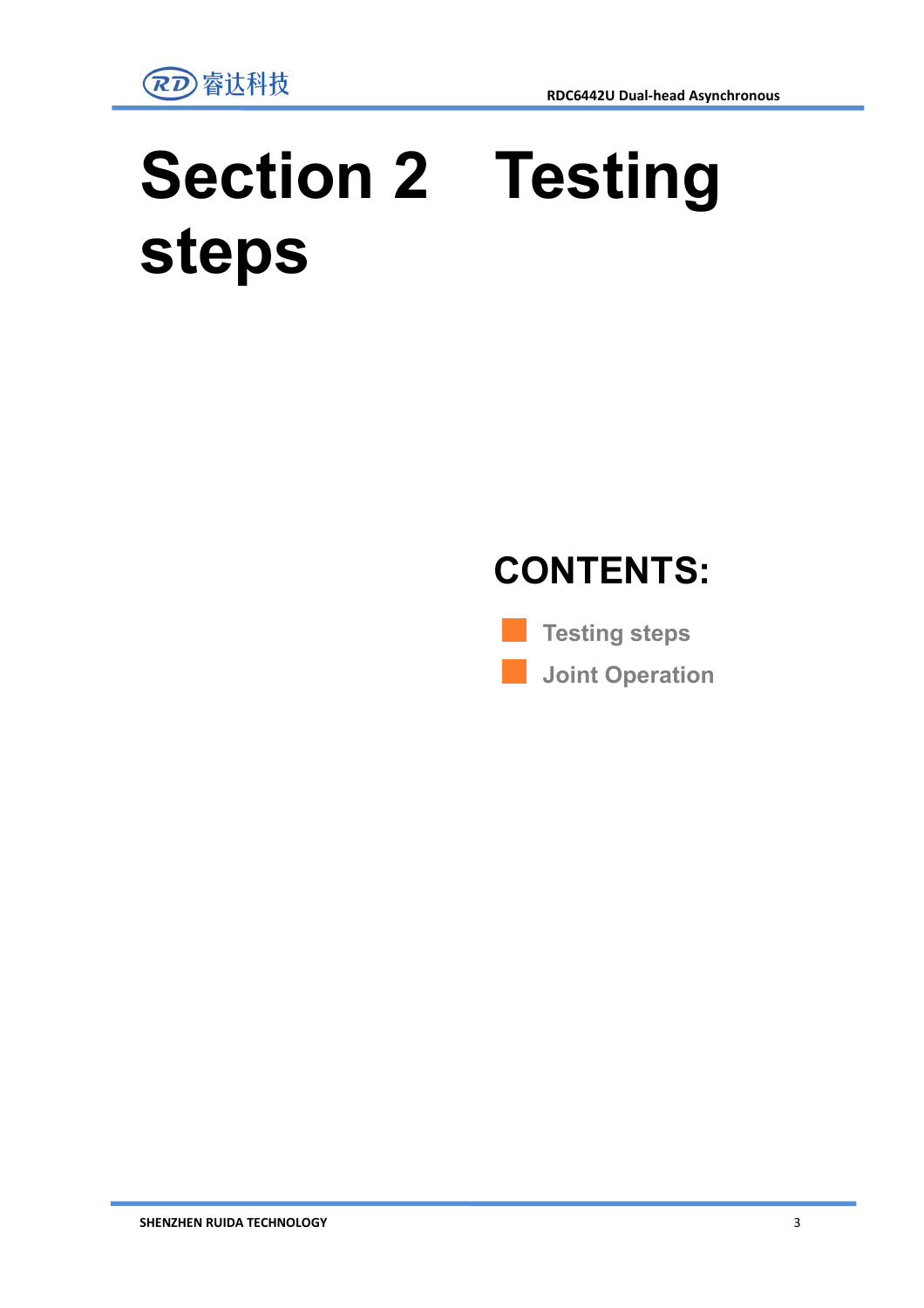## <span id="page-9-0"></span>**2.1 Do testing and configuration the mian and auxiliary controller separately**

<span id="page-9-1"></span>If user not select[Joint Operation Mode], the main controller and auxiliary controller can be

used by switching the laser head 1 / laser head 2 respectively.

Other settings same with standard controller.

| 加工 输出 文档      | 调试       |
|---------------|----------|
| <b>田 切割参数</b> |          |
| 田 送料参数        |          |
| 田 复位参数        |          |
| 田 走边框         |          |
| 田 其他参数        |          |
| □ 专用参数        |          |
| 联合控制          |          |
| 双轴原点间距(mm)    | 1600.050 |
| 双轴安全距离(mm)    | 120,000  |

User should be note that before single head machine debugging, the two controllers need to be set to non-joint working mode in user parameters.

| • 教光头上           | 192.168.1.1.100 |    |
|------------------|-----------------|----|
| 一 数光头之           | 192.168.1.101   |    |
| 非据加工<br>□ 联合操作模式 |                 |    |
| 开始               | 暂停健绿            | 停止 |

## **2.2 Joint Operation**

<span id="page-9-2"></span>After the main controller and the auxiliary controller are debugge separately, they can be used in joint mode. Before using the joint, you need to check and configure the related settings.

#### 1 Hard limit protection



In order to prevent the laser head 1 and laser head 2 from colliding in an abnormal situation and causing damage to the equipment, a hard limit can be installed between the two laser heads.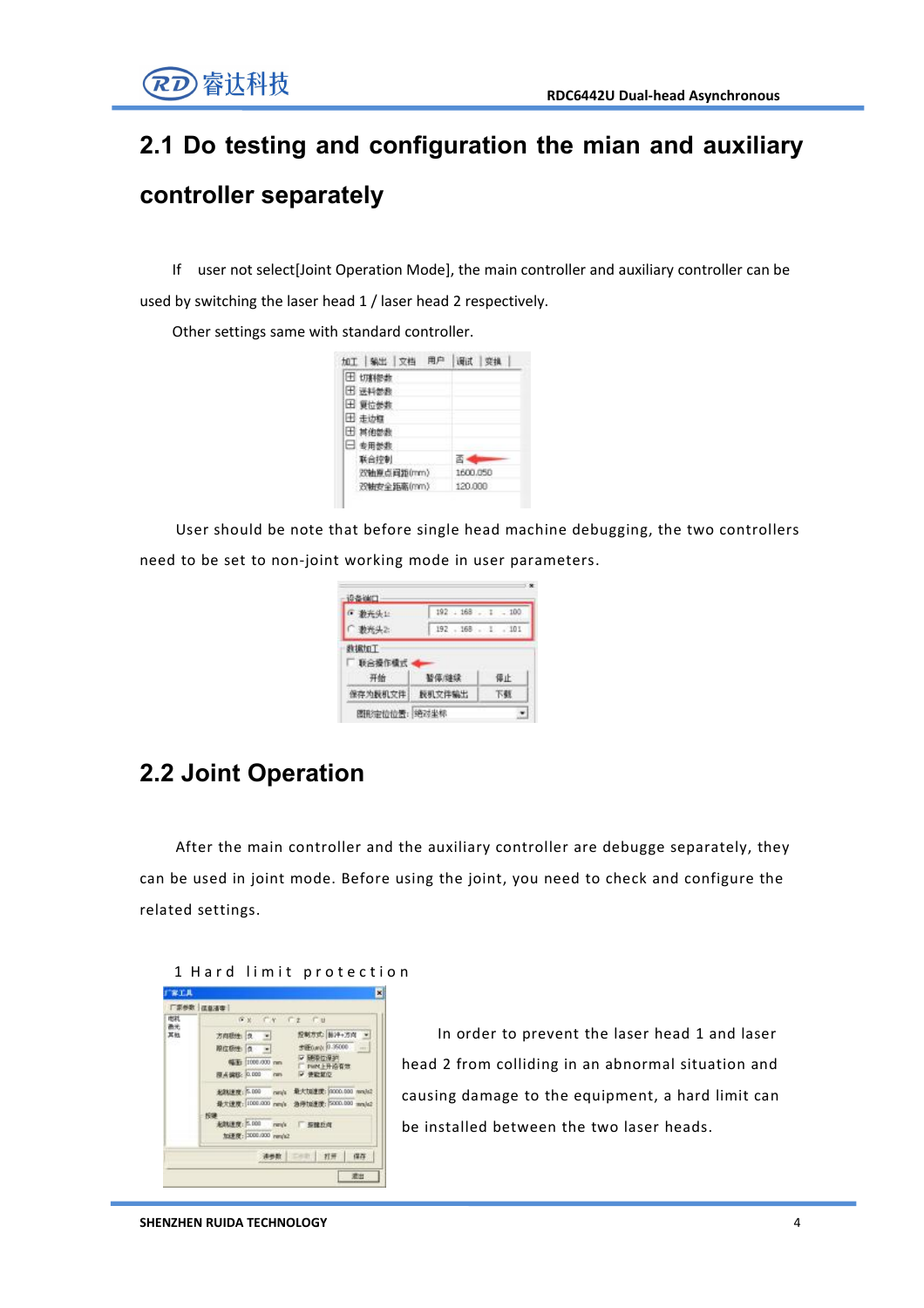

| 加工 输出 文档          | <b>通式 变换</b> |
|-------------------|--------------|
| 田 切割参数            |              |
| 田 送料参数            |              |
| 田 夏位参数            |              |
| 田 走边框             |              |
| 田 算佛参数            |              |
| □ 专用参数            |              |
| 联合控制              | ÷            |
| 双轴原点间距(mm)        | 1600.050     |
| <b>放轴安全拒责(mm)</b> | 120,000      |

For double cantilever models, the hard limit is installed in the X direction; for double beam models, the hard limit is installed in the Y direction.

| 加工 输出 文档<br>用户 | 调试   变换  |
|----------------|----------|
| 田 切割参数         |          |
| 田 送料参数         |          |
| 田 夏位参数         |          |
| 田 走边框          |          |
| 田 其他参数         |          |
| ■ 专用参数         |          |
| 联合控制           | 景        |
| 双轴原点间距(mm)     | 1600.050 |
| 双轴安全距离(mm)     | 120,000  |

Although the dual laser head hard limit protection has been set, the hard limit is only a guarantee under abnormal conditions. In normal , it should be ensured that the controller has terminated before the hard limit protection occurs, so as to ensure the equipment safety.  $\triangle$ It is required to set the two-axis safety distance for the main controller and the auxiliary controller separately.

Manually control the movement of the two heads to make them as close as possible, and confirm the laser on of the two heads separately, measure the distance between the two heads, and leave a certain margin on this basis.

Installation distance of two axes = distance between two heads + safety margin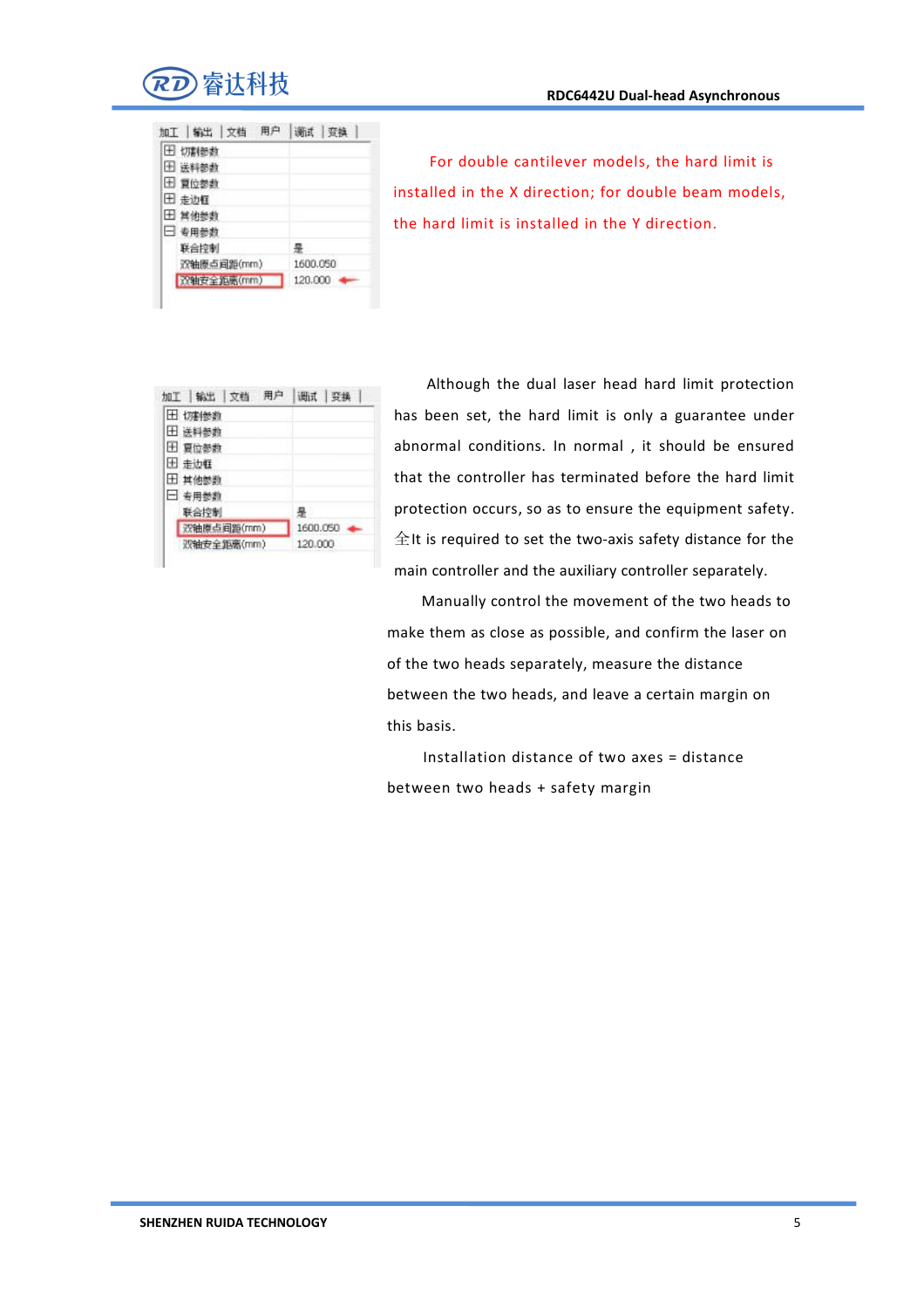

### **2.3 Set the distance between two axis origin points**

The measurement method of the biaxial origin distance is to move the laser head 1 and the laser head 2 to origins, and then laser on separately to measure the actual distance between the two points.

To set the double axis origin distance for the main controller and the auxiliary controller. Only if the two-axis origin distance and the two-axis safety distance are set correctly

It can be guaranteed that when the laser head 1 or 2 is moved manually, the movement is stopped in advance before the laser head collides.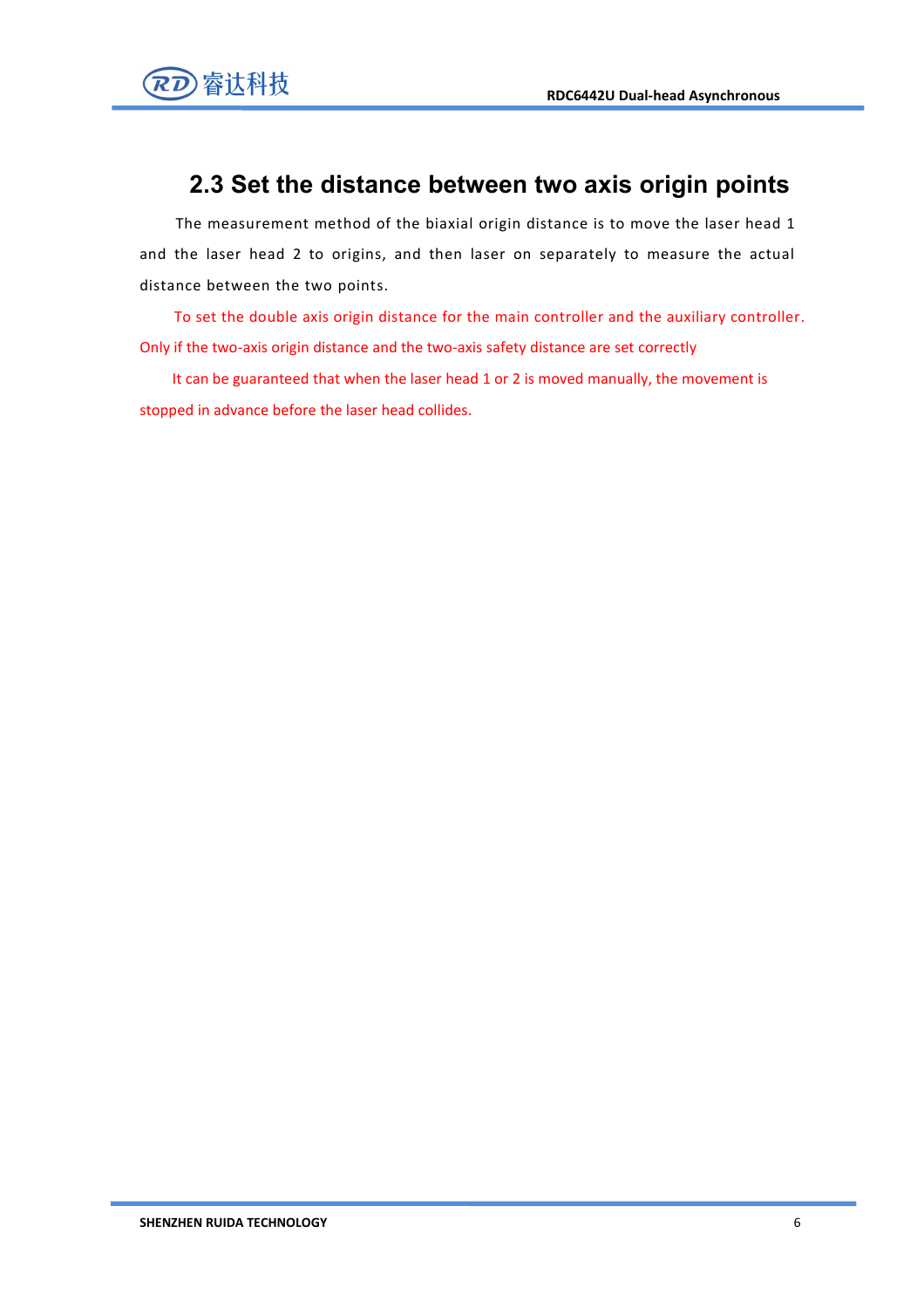

## **2.4 joint control mode**

| 调试 变换    |
|----------|
|          |
|          |
|          |
|          |
|          |
|          |
| 疂        |
| 1600.050 |
| 120,000  |
|          |

Enable the joint control mode of the main controller and the auxiliary controller separately

# 2.5 Sottware page size and satety distance<br>Setting

The "Dual-axis origin distance" and "Dual-axis safety distance" of the controller have been set in steps 3 and 4. These two parameters are provided to the controller for safety protection.

The corresponding parameters need to be set on the software to ensure the accuracy and safety of asynchronous cutting

The "Page Width" in the page parameters needs to be the same as the "Dual axis origin distance".

The "safety distance" in the output parameters needs to be the same as the "two-axis safety distance"



Only when the "Page Width" is correctly, it can be ensure the accuracy of the splicing position of the dual-head cutting graphics. If the "Page Width" be set too large ,it may cause the dual-head cutting graphics to overlap and the two heads collision. Conversely, it may cause the big gap when the double-headed cutting patterns are docked.

The "page height" is also required to be consistent with the actual machine.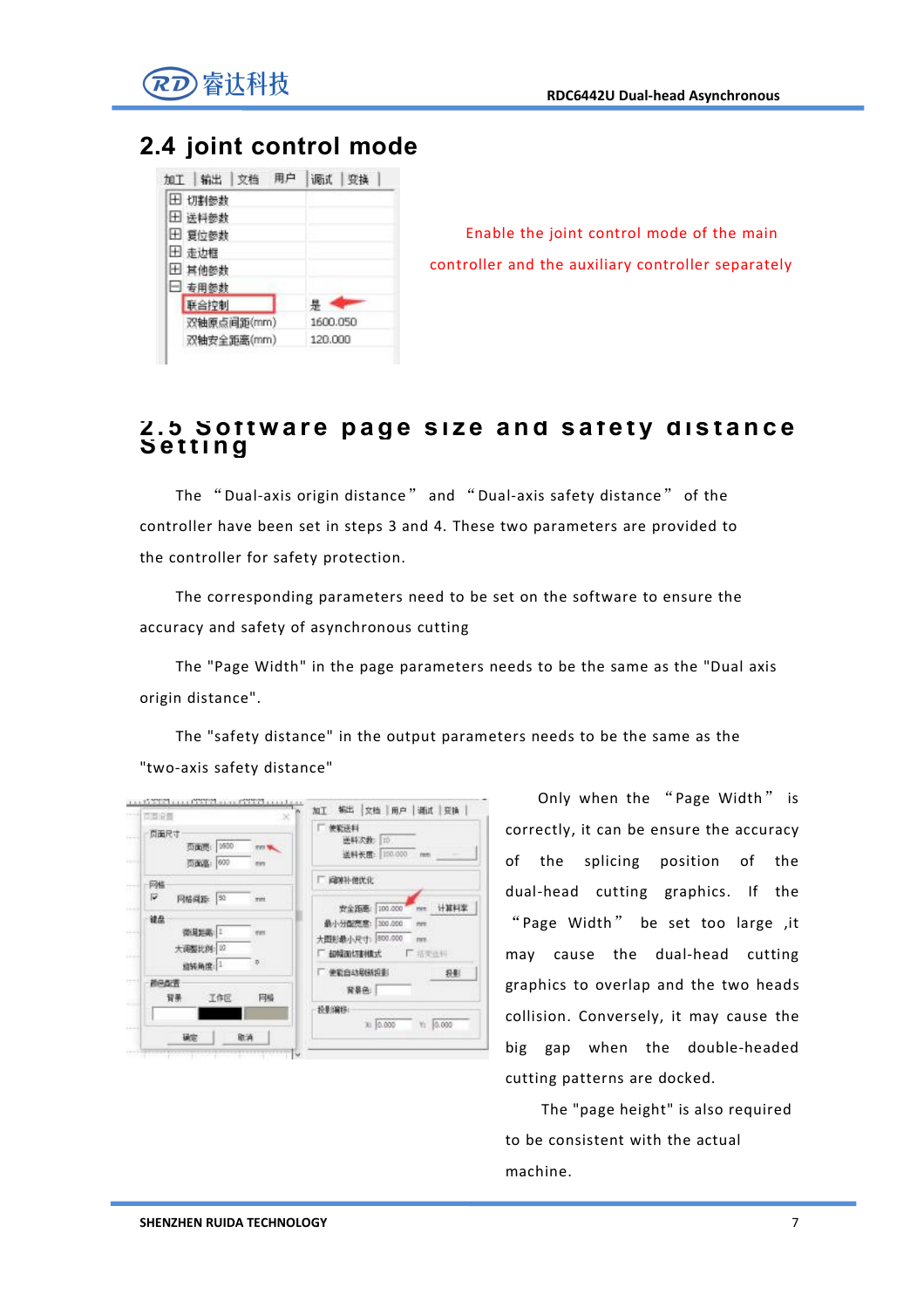

### **2.6 C o o r d i n a t e ori g i n**

The blue arrows in the software work area indicate the coordinate systems of the primary and secondary controllers. Select the machine type as "Double Cantilever"

Checking "Reverse" means that the mechanical origin of the main controller is on the upper left and the machine origin of the auxiliary controller is on the upper right. Unchecking "Reverse" means that the mechanical origin of the primary controller is at the bottom left, and the mechanical origin of the secondary controller is at the bottom right.



Select the machine type as "Double Beam"

Checking "Reverse" means that the mechanical origin of the main controller is at the bottom right and the machine origin of the auxiliary controller is at the top right. Unchecking "Reverse" means that the mechanical origin of the main controller is at the bottom left and the machine origin of the auxiliary controller is at the top left.

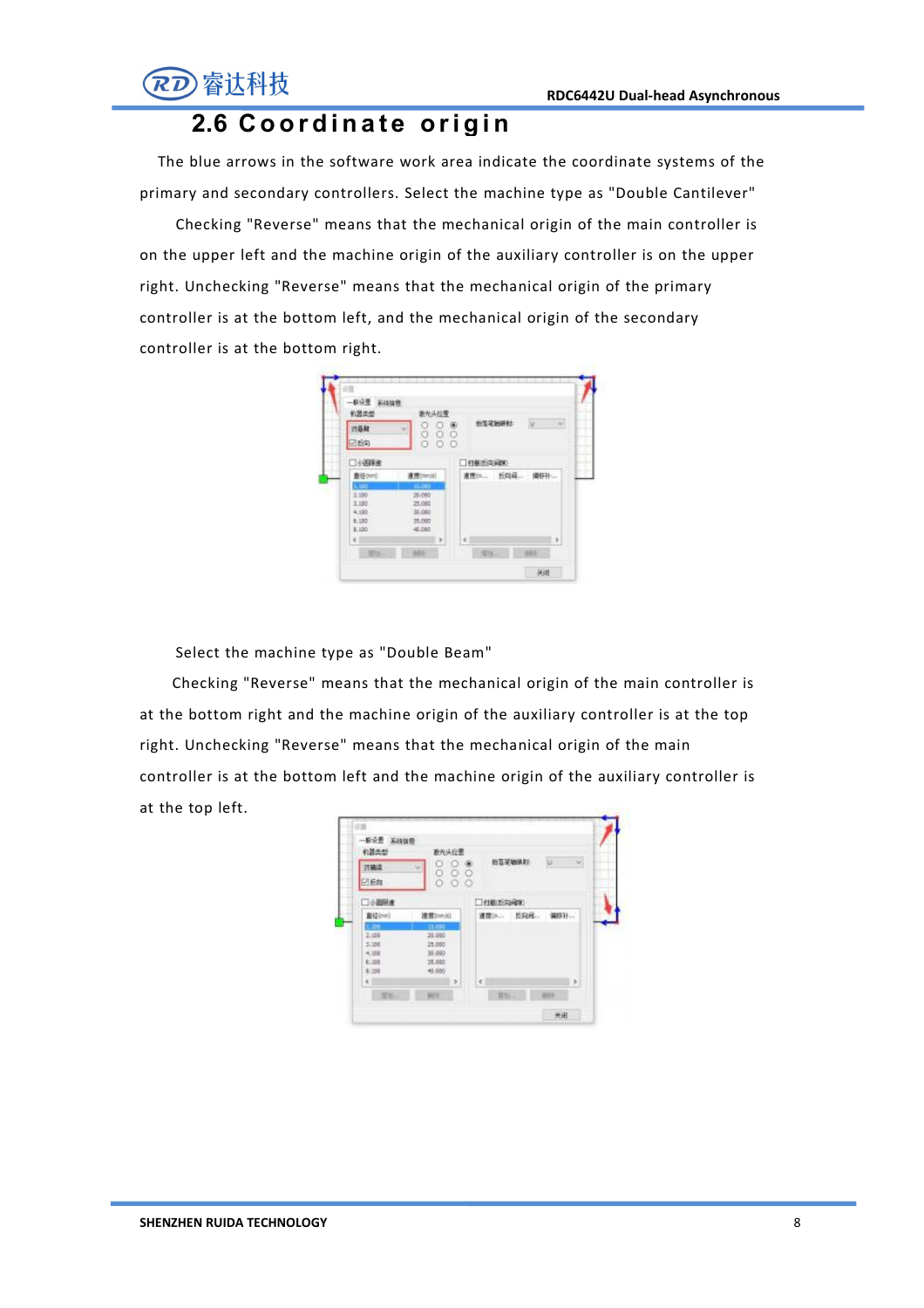# **Section 3 Laser Cutting Function**



**Single head cutting**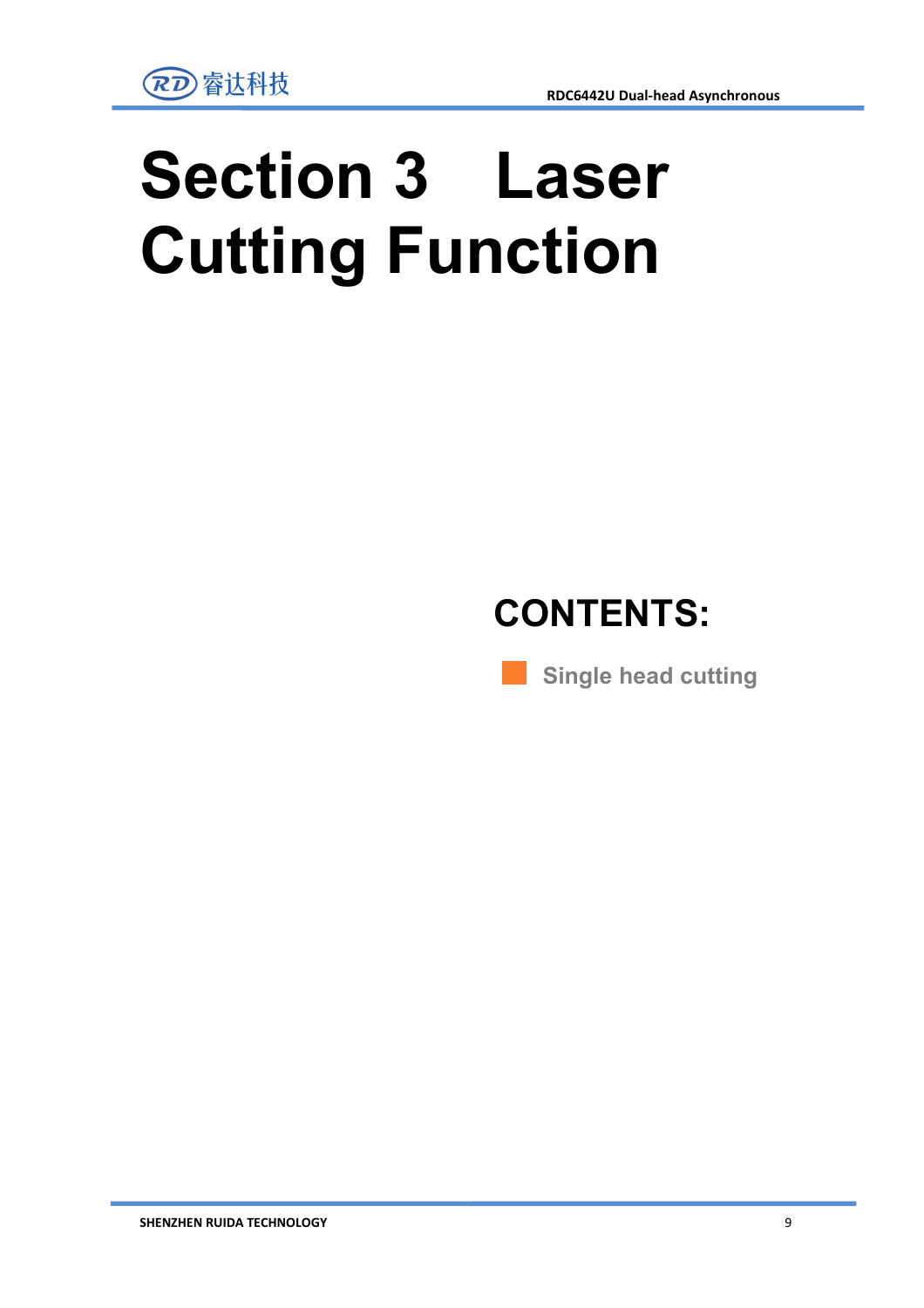

### **3.1 Single head cutting**

The software supports cutting with a single head, and also supports dual head cutting. In general, single-head cutting is required during machine commissioning or some special occasions (such as cutting large graphics with a single head).

As mentioned in prevous, to cut with asingle head, the machine needs to be

| configurad in non joint made<br><b> 联合操作模式</b> |        |    |
|------------------------------------------------|--------|----|
| 开始                                             | 暂停继续   | 信止 |
| 保存为脱机文件                                        | 脱机文件输出 |    |

1 I Move the maximum usable format

for the single head.

2 Use the operation panel to move the single head for cutting, and test whether it can reach the maximum format, or the single-head format is set too large. If relevant tests have been done during the tuning process, you can skip this step.

3 Import or draw the cut graphics.

4 Select the laser head to be used in the software.To use the main head for cutting, select laser head 1, otherwise select laser head 2.

| 设备端口   |                 |
|--------|-----------------|
| • 激光头上 | 192.168.1.100   |
| 做元头2:  | 192.168.1.1.101 |

5 Uncheck "Joint operation mode

| 数据加工<br>☑联合操作模式 |        |    |
|-----------------|--------|----|
| 开始              | 暂停/继续  | 停止 |
| 保存为脱机文件         | 脱机文件输出 | 下载 |

6 Set the "Graphic Position" as required.

| 开始      | 暂停/继续  | 停止 |
|---------|--------|----|
| 保存为脱机文件 | 脱机文件输出 | 下载 |
| 联合下载    |        |    |
| 图形定位位置: | 当前位置   |    |
|         | 定位点    |    |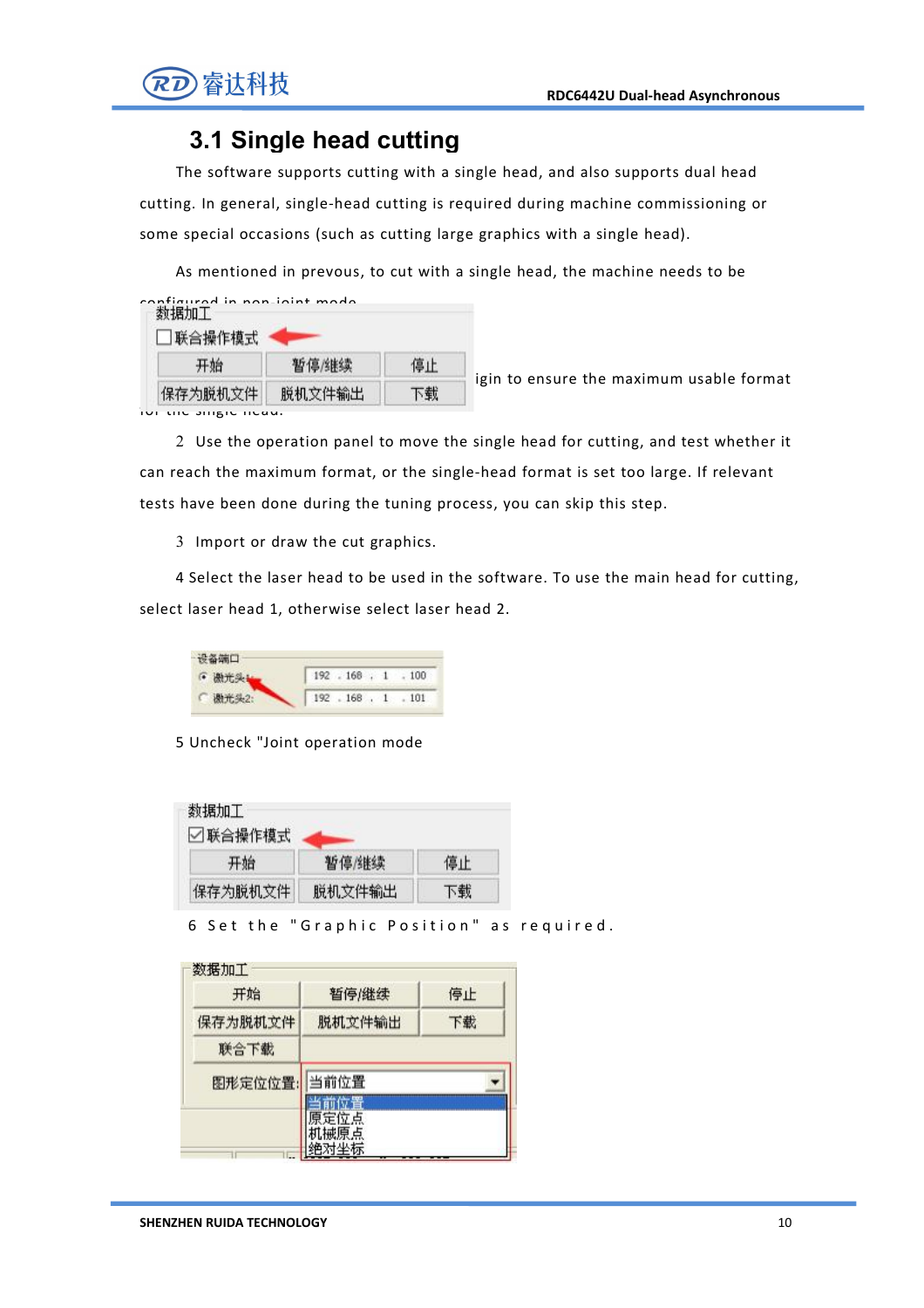

7 Use "Start" to output directly; or "Download" the file to

the controller and start from the panel

| 开始      | 暂停/继续  | 停止 |
|---------|--------|----|
| 保存为脱机文件 | 脱机文件输出 | 下载 |

## **3.2 J o i n t c u t t in g**

1 Configure the software and controller as described in previous 2 choose" Joint Operation Mode"

| 数据加工<br>☑联合操作模式 |        |    |
|-----------------|--------|----|
| 开始              | 暂停/继续  | 停止 |
| 保存为脱机文件         | 脱机文件输出 | 下载 |

3 Click "Start" on the operation panel corresponding to the main controller.

There are some difference with single cutting:

1 The output device is automatically selected and does not need to be specified, but the power parameters of laser 1 and laser 2 need to be configured separately.

| △  | 从参数库制参数              |           |     |                             |  |  |
|----|----------------------|-----------|-----|-----------------------------|--|--|
|    | 图层:                  |           |     |                             |  |  |
|    | 是否确定 是               |           |     |                             |  |  |
|    | <b>使度(mm)(c) 100</b> |           |     | □默认                         |  |  |
|    | 是否吹气 县               |           | ×   | 高级                          |  |  |
|    | 最小功率(%) 最大功率(%)      |           |     |                             |  |  |
| E  | 30                   | $\infty$  |     | □默认                         |  |  |
| Þ. | 30                   | 30        |     |                             |  |  |
|    |                      | 制口: 0.000 |     | -- 高级                       |  |  |
|    | 新光开照时: 0             |           | ins |                             |  |  |
|    | 数光关键时: 0             |           | m   |                             |  |  |
|    |                      | □激光打穿模式   |     |                             |  |  |
|    | 打穿功率: 50.0           |           |     | $\mathbf{Q}_{\mathbf{r}}$ . |  |  |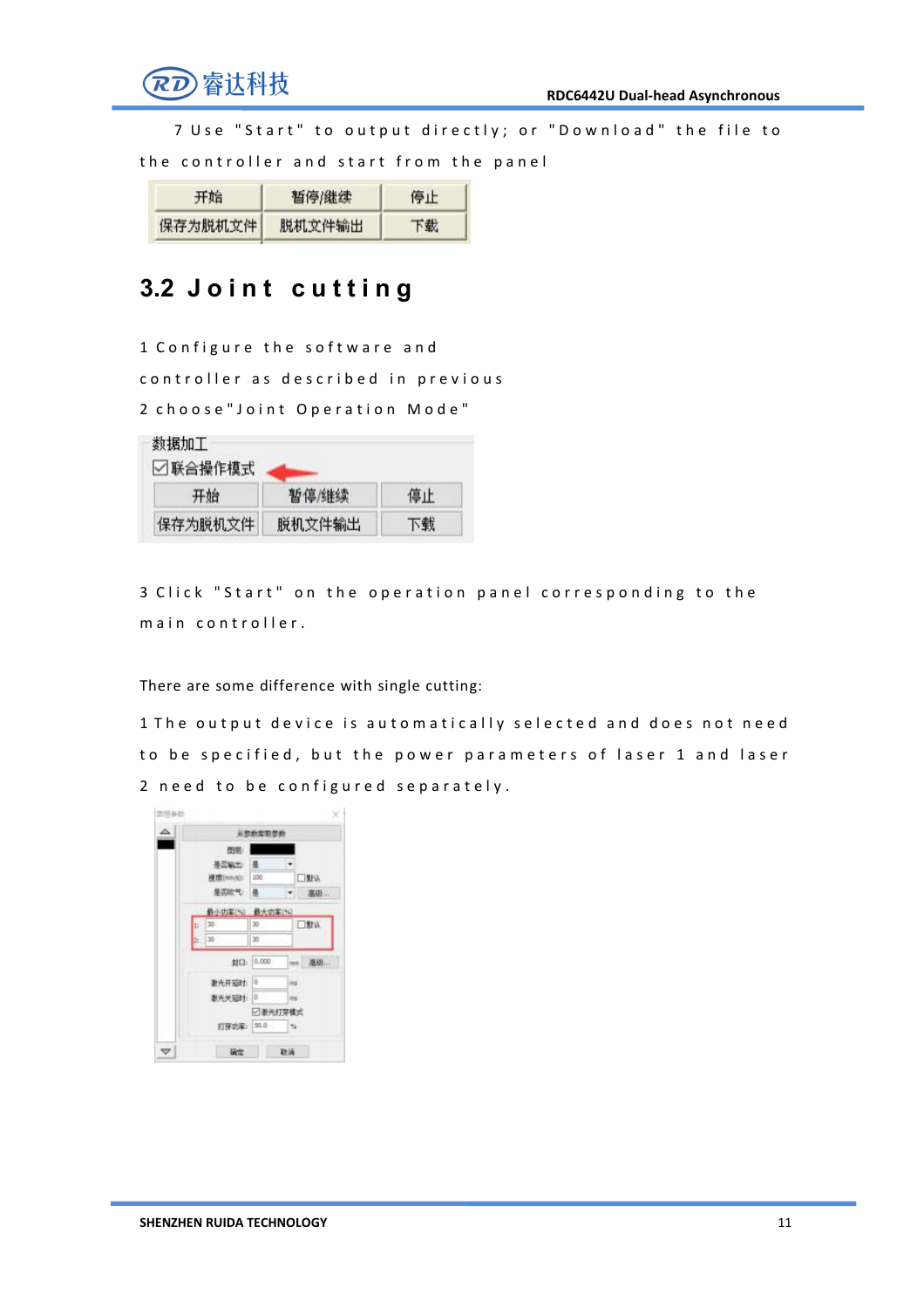

2 The output port does not need to be selected, and is automatically downloaded to the main controller and the auxiliary controller according to the graphic distribution.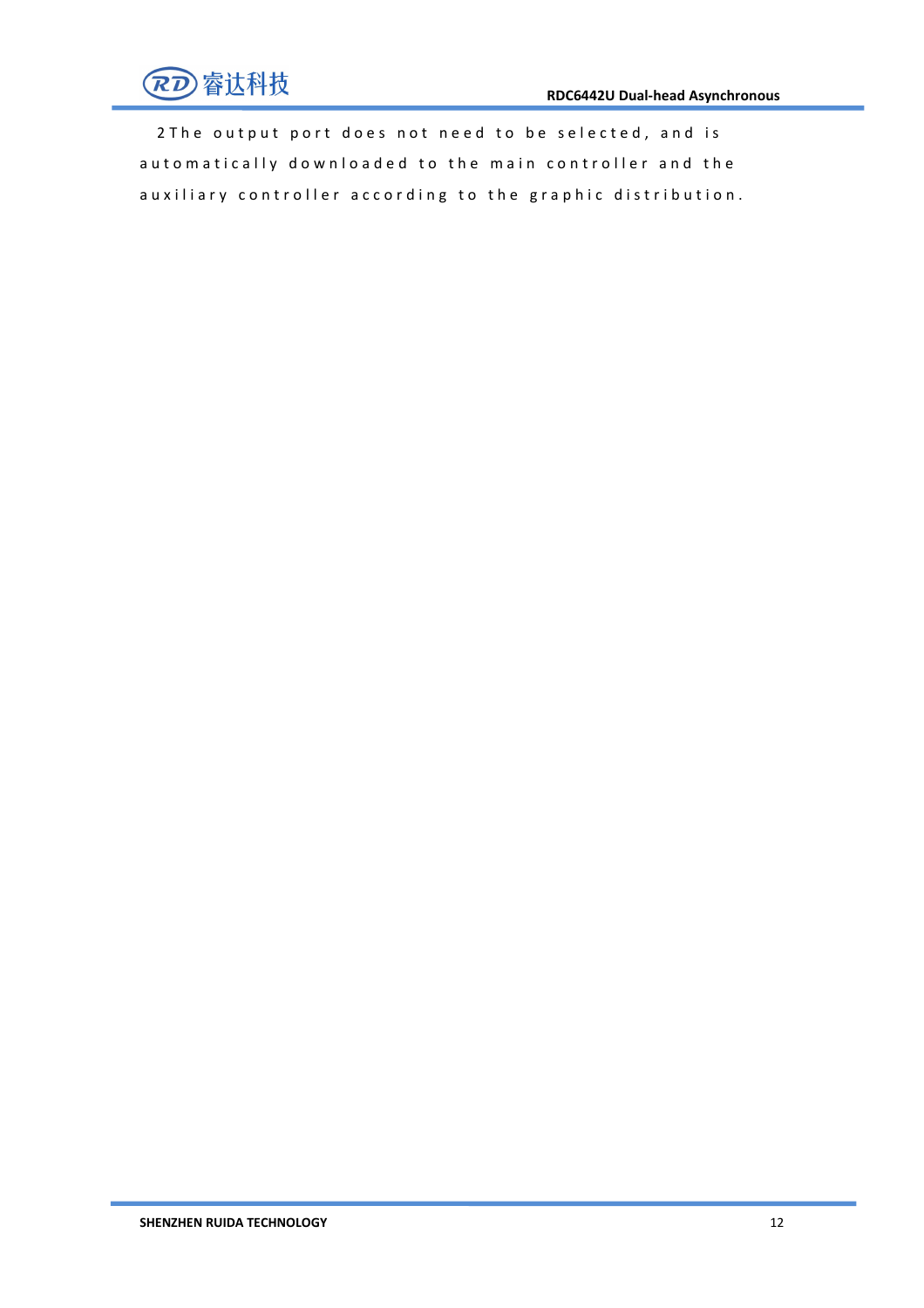

3 G r a p h i c p o siti o n in g p o siti o n o p ti o n is invalid. In joint w or king mode, it always defaults to absolute coordinate positioning

| 设备端口<br><b>6 激光头1:</b> |                                                                                                            |                        | 192 . 168 . 1 . 100        |              |
|------------------------|------------------------------------------------------------------------------------------------------------|------------------------|----------------------------|--------------|
| (微光头2:                 |                                                                                                            |                        | 192 . 168 . 1 . 101        |              |
|                        |                                                                                                            |                        |                            |              |
| 图形定位位置: 当前位置           |                                                                                                            |                        |                            | <b>NESSE</b> |
|                        |                                                                                                            |                        |                            |              |
|                        | 2.7<                                                                                                       | <b>Contract Street</b> | $\mathbb{R}^2$<br>ò.<br>ă. | $\sim$       |
|                        |                                                                                                            | ます き                   |                            |              |
|                        |                                                                                                            | $-2$                   |                            |              |
|                        | $\pi = \mathbf{g} - \frac{\mathbf{g}}{\mathbf{g} \cdot \mathbf{g} \cdot \mathbf{g}} \mathbf{g} \mathbf{g}$ |                        |                            | 1111111      |
|                        |                                                                                                            |                        | <b>RDC644X</b><br>ŝ        |              |

OUT 2 OUT 2 OUT 2 OUT 2 OUT 2 OUT 2 OUT 2 OUT 2 OUT 2 OUT 2 OUT 2 OUT 2 OUT 2 OUT 2 OUT 2 OUT 2 OUT 2 OUT 2 OU<br>DIE 10 OUT 2 OUT 2 OUT 2 OUT 2 OUT 2 OUT 2 OUT 2 OUT 2 OUT 2 OUT 2 OUT 2 OUT 2 OUT 2 OUT 2 OUT 2 OUT 2 OUT 2 O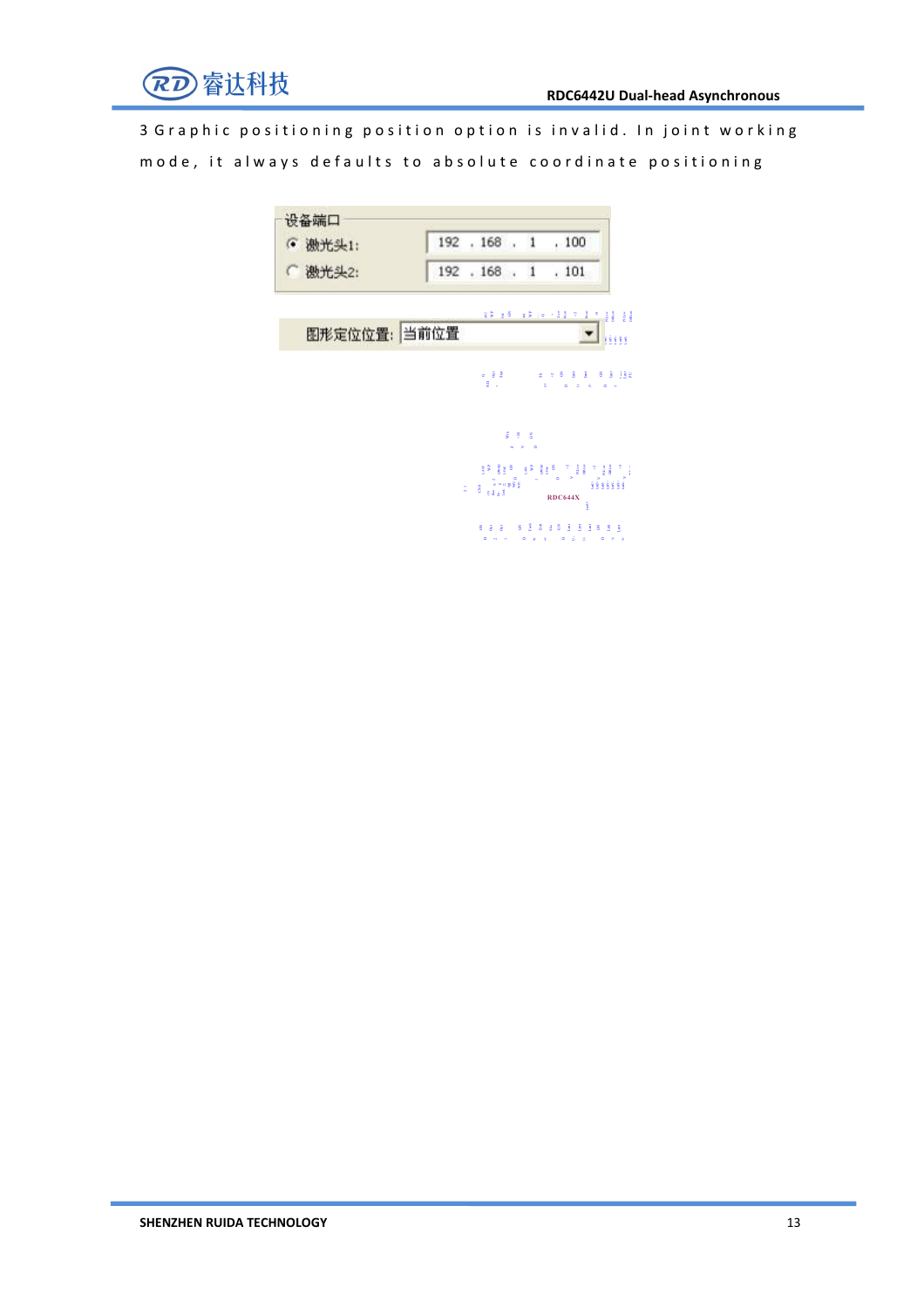# **Section 4 Hardware description**

# **CONTENTS:**

**Dual card + single panel hardware architecture**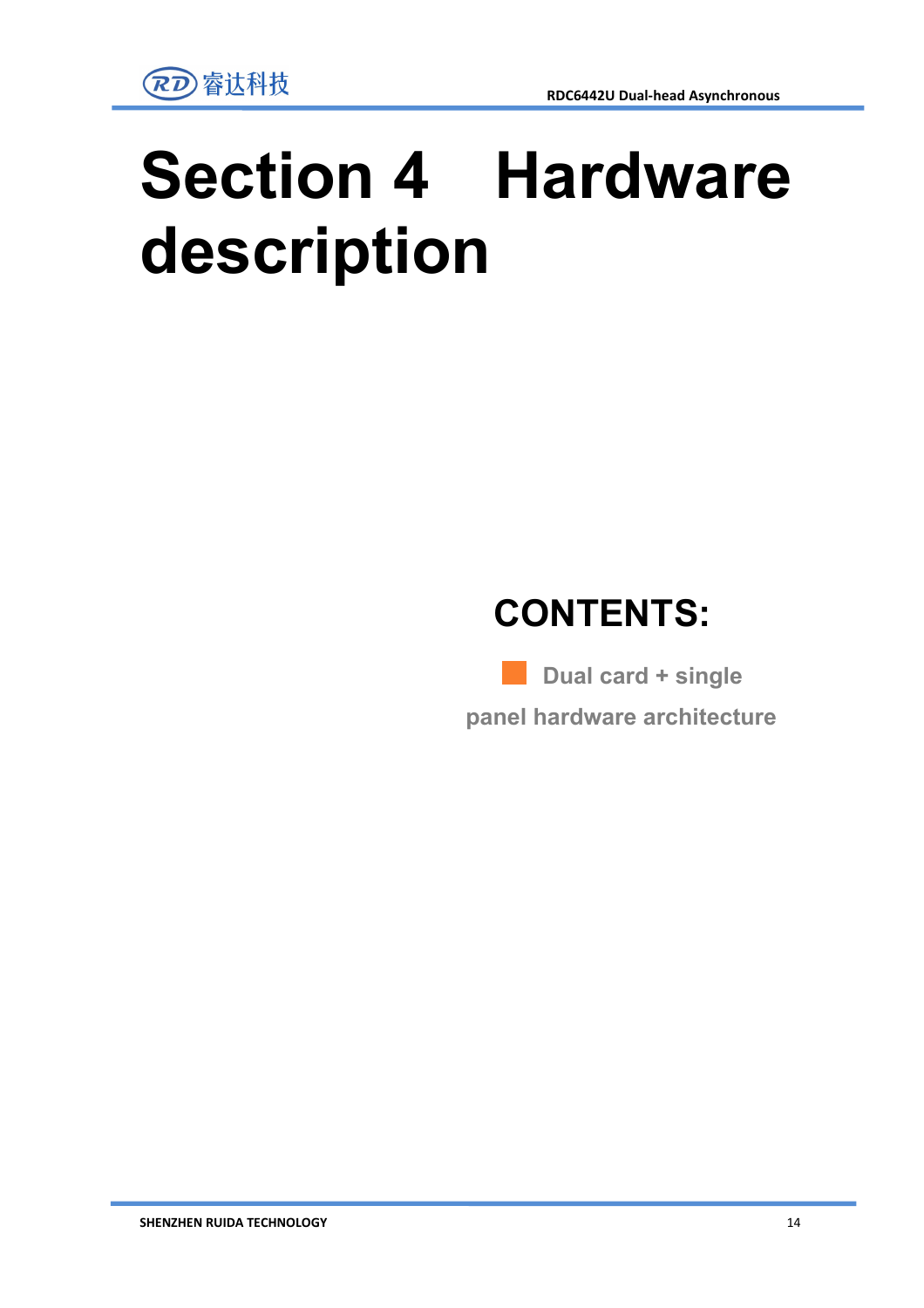

### **4.1 Dual card + single panel hardware architecture**

The hardware architecture is shown in the figure below, the panel is connected to the HMI interface of the main card, and the auxiliary card does not need to be connected.



Dual card wiring diagram

## **4.2 Precautions for single panel operation**

Here only for special features of the above single controller .For more detailed instructions on the use of the single controller, please refer to"RDC6442G Control System User Manual"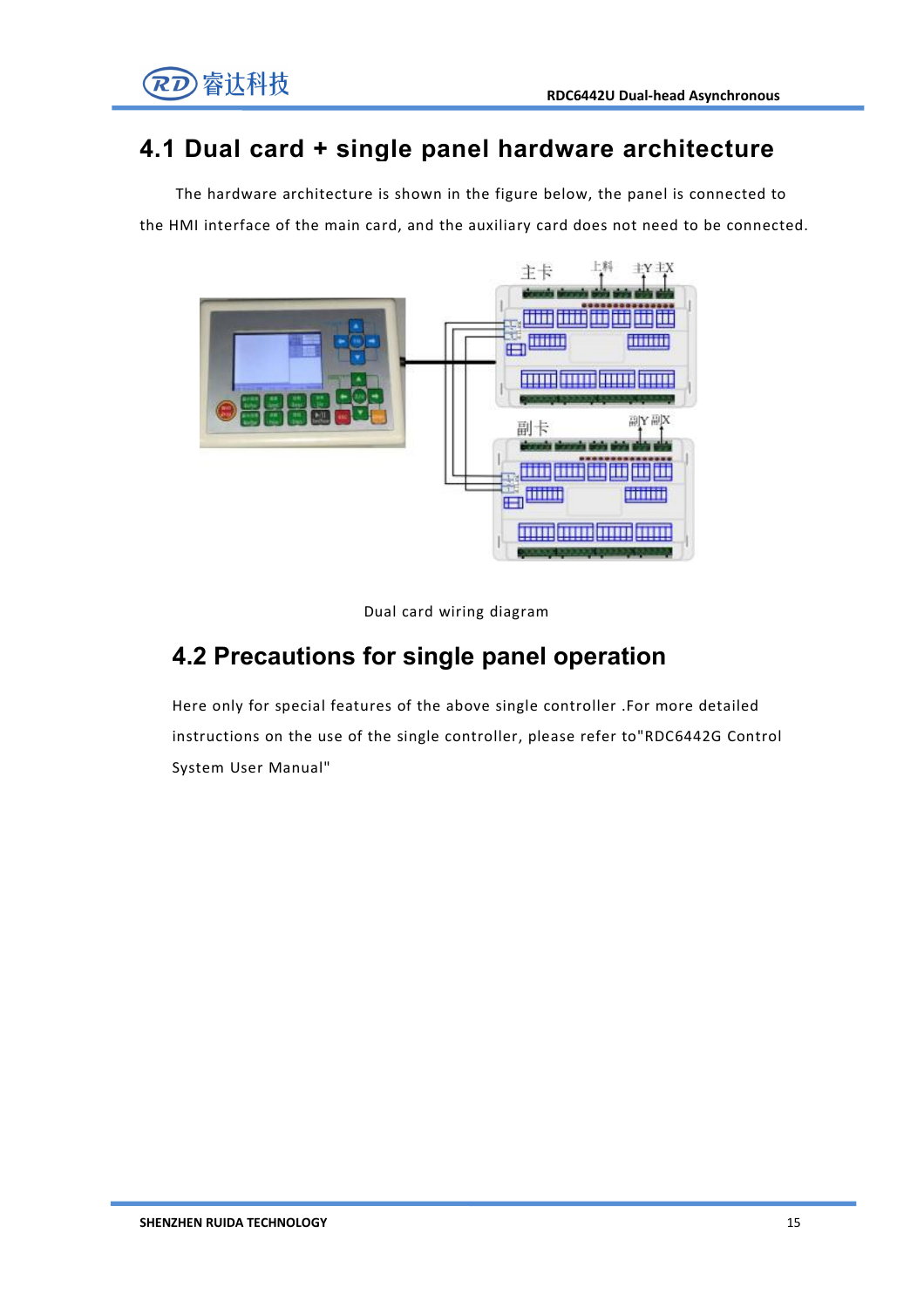

#### 1、(Slave)

The secondary keyboard has five keys: up / down, left / right, and Fn. The function of the Fn key is currently unused. The up, down, left, and right keys are used to assist the XY movement of the laser head. Except for the other 16 keys of the secondary keyboard, it is similar to the display panel of a conventional RDC6442 system

#### 2、Reset button

When press the reset button,, both the primary and secondary cards are reset.

#### 3、pulse

When the press the pulse key, the sub card and the main card are fire at the same time, that is, two laser heads are fire at the same time (if both are enabled). Among them, in the Z / U menu, the four parameters of the pulse mode, jog mode, pulse time, and jog time are set to take effect on both cards at the same time.

#### 4、Max / Min Power / Speed Key

When the three parameter keys are pressed, the parameter is modified, the modification is effective for both cards at the same time.

5、Position key

In principle, the two keys work at the same time when the positioning key is pressed, but because the dual-head asynchronous model always works in absolute coordinate mode, actually the positioning key is invalid.

#### 6、Start / pause key

This key is used to start / pause and resume work. When pressed, the two cards are effective at the same time, that is, if pressed this key when idle, joint processing is started; when pressed, two cards are suspended at the same time; when paused, press this key, both cards continue to work at the same time.

#### 7、ESC key

The ESC key also works for both cards at the same time. When the work is suspended, pressing this key will cancel the work of both cards at the same time.

8、Two controller IP settings

Press the Z / U key to enter the IP setting dialog box. You will see two IP setting dialog boxes, where IP1 refers to the primary card IP and IP2 refers to the secondary card IP.<br>9、Set / restore to factory parameters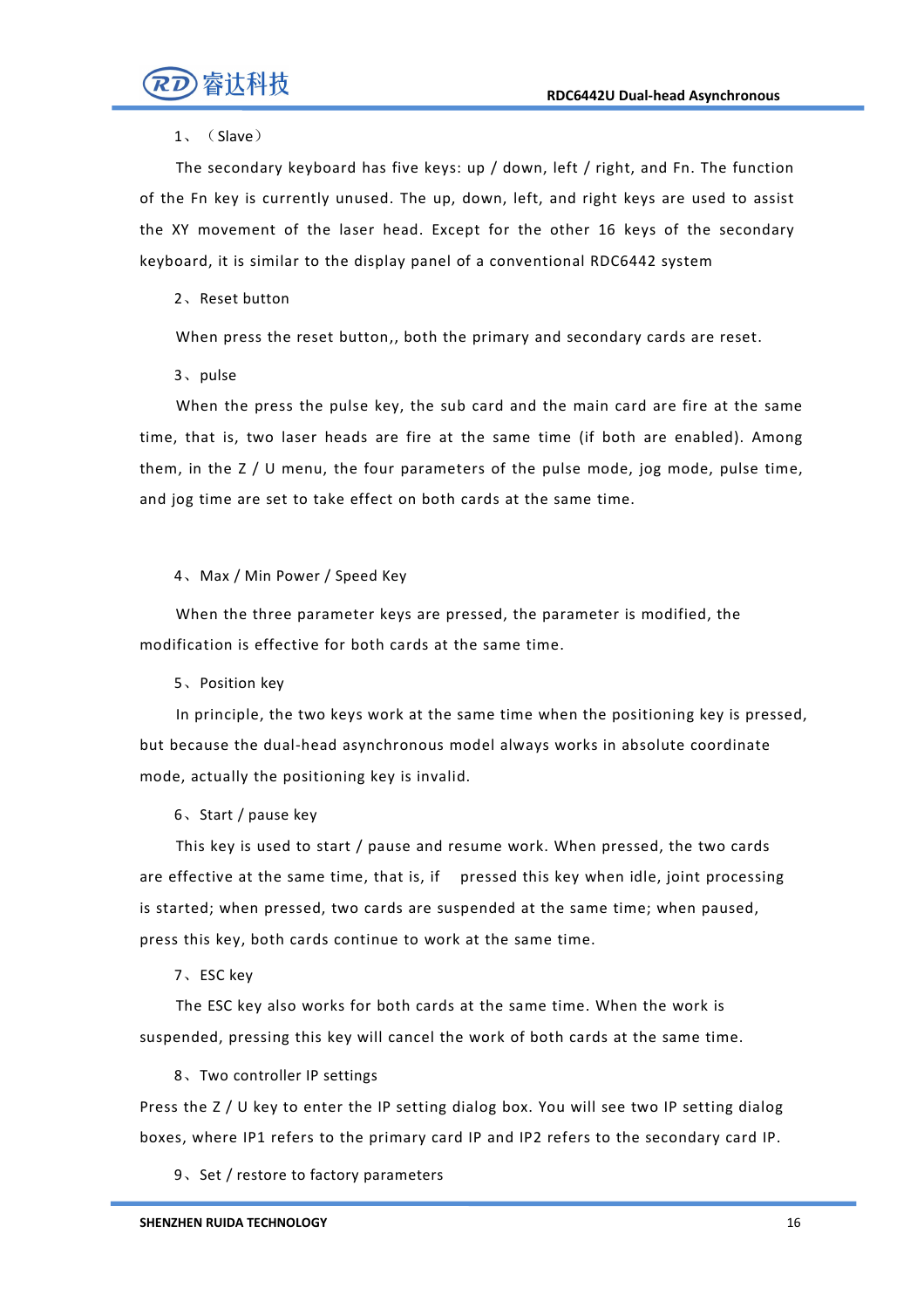

Once the set or restore factory parameters are selected in the lower-level menu of the Z / U key, and the correct password is entered, the two controllers are set or restored to the factory parameters at the same time.

10.Format memory

When you choose to format the memory, both controllers will format their respective memory at the same time.

11、Delete Files

When the delete file operation is selected, both controllers will perform the delete file operation at the same time. If you choose to delete the No. 3 file, the main card and the sub card will delete the No. 3 file in their respective memories at the same time.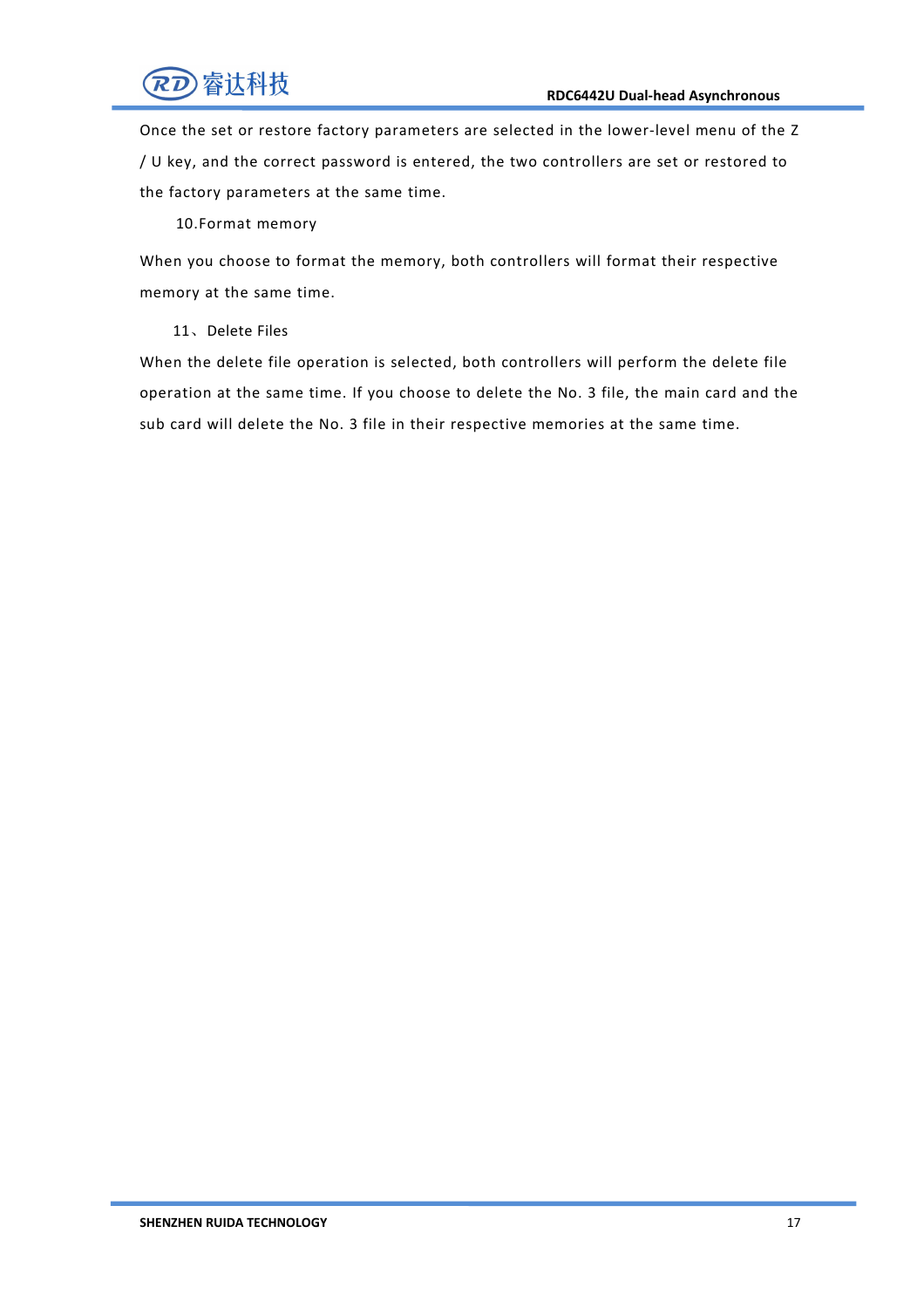

## **4.3 Special Note**

The operation panel cannot view the files in the secondary card, but only the files in the main card. At the same time, during processing, the graphic dynamic track on the HMI screen also refers to the track of the main card.